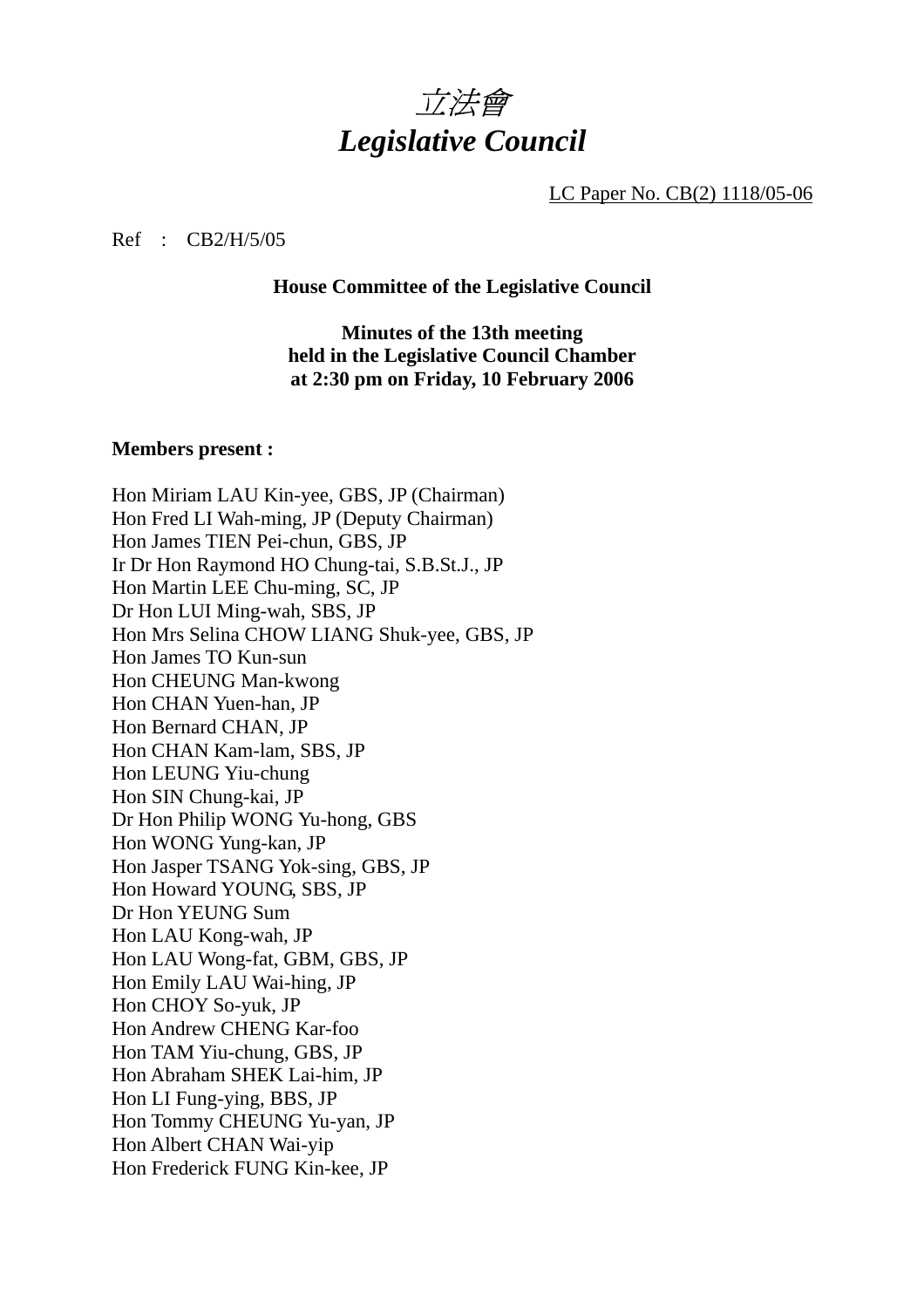Hon Audrey EU Yuet-mee, SC, JP Hon Vincent FANG Kang, JP Hon WONG Kwok-hing, MH Hon LEE Wing-tat Hon LI Kwok-ying, MH Dr Hon Joseph LEE Kok-long Hon Daniel LAM Wai-keung, BBS, JP Hon Jeffrey LAM Kin-fung, SBS, JP Hon MA Lik, GBS, JP Hon Andrew LEUNG Kwan-yuen, SBS, JP Hon Alan LEONG Kah-kit, SC Hon LEUNG Kwok-hung Dr Hon KWOK Ka-ki Dr Hon Fernando CHEUNG Chiu-hung Hon CHEUNG Hok-ming, SBS, JP Hon WONG Ting-kwong, BBS Hon Ronny TONG Ka-wah, SC Hon CHIM Pui-chung Hon Patrick LAU Sau-shing, SBS, JP Hon Albert Jinghan CHENG Hon KWONG Chi-kin Hon TAM Heung-man

### **Members absent :**

Hon Albert HO Chun-yan Hon LEE Cheuk-yan Dr Hon David LI Kwok-po, GBS, JP Hon Margaret NG Hon Mrs Sophie LEUNG LAU Yau-fun, SBS, JP Hon LAU Chin-shek, JP Hon Timothy FOK Tsun-ting, GBS, JP

#### **Clerk in attendance :**

Mrs Justina LAM Clerk to the House Committee

## **Staff in attendance :**

Mr Ricky C C FUNG, JP Secretary General Mr Arthur CHEUNG Acting Legal Adviser

Ms Pauline NG Assistant Secretary General 1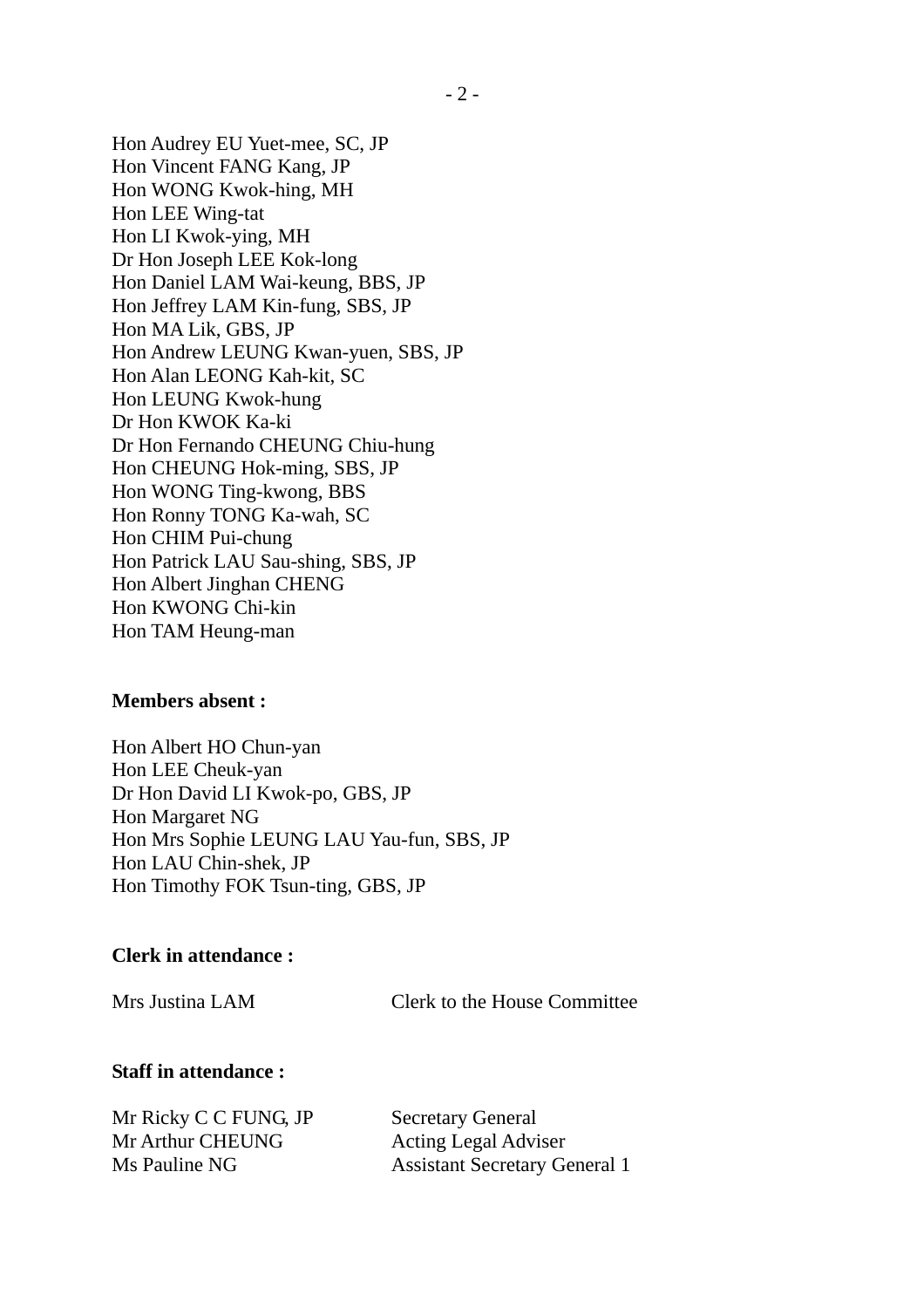| Mr Ray CHAN             | <b>Assistant Secretary General 3</b>     |
|-------------------------|------------------------------------------|
| Mr LEE Yu-sung          | Senior Assistant Legal Adviser 1         |
| Mrs Vivian KAM          | Principal Council Secretary (Complaints) |
| Miss Kathleen LAU       | <b>Chief Public Information Officer</b>  |
| Ms Connie SZETO         | Chief Council Secretary (1)6             |
| Mrs Constance LI        | Chief Council Secretary (2)5             |
| Mrs Betty LEUNG         | Chief Council Secretary (3)1             |
| Miss Anita HO           | <b>Assistant Legal Adviser 2</b>         |
| Ms Connie FUNG          | <b>Assistant Legal Adviser 3</b>         |
| Mr Stephen LAM          | <b>Assistant Legal Adviser 4</b>         |
| Miss Betty MA           | Senior Council Secretary (2)1            |
| <b>Miss Lolita SHEK</b> | Senior Council Secretary (2)7            |
|                         |                                          |

## Action

**I. Confirmation of the minutes of the 12th meeting held on 3 February 2006**  *(LC Paper No. CB(2) 1040/05-06)* 

The minutes were confirmed.

## **II. Matters arising**

## **Report by the Chairman on her meeting with the Chief Secretary for Administration (CS)**

### Number of Bills Committee slots

2. The Chairman said that she had informed CS that there were three vacant Bills Committee slots and reminded him that the Administration should introduce bills as soon as possible. CS had responded that the bill on interception of communications and covert surveillance might be introduced in the next eight to 10 days. The Chairman added that given the judgment delivered on 9 February 2006 by the High Court in respect of the legality of the Law Enforcement (Covert Surveillance Procedures) Order, it would be for the Panel on Security and the Administration to discuss how the matter should be followed up.

### **III. Business arising from previous Council meetings**

**(a) Legal Service Division report on subsidiary legislation gazetted on 27 January 2006 and tabled in Council on 8 February 2006**  *(LC Paper No. LS 29/05-06)*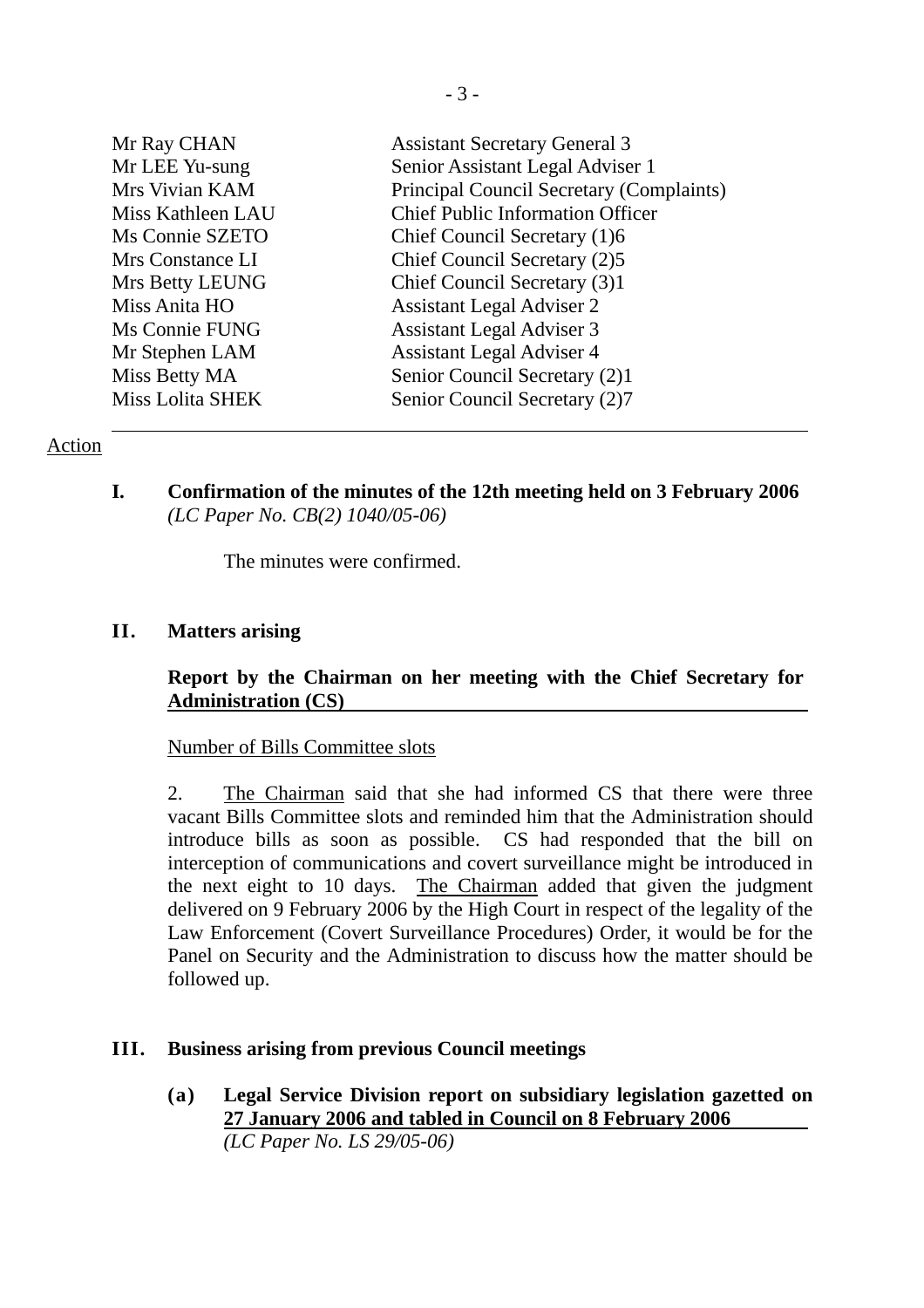3. The Chairman said that only one item of subsidiary legislation, i.e. the Employment (Increase in Penalty for Offences under Section 63C) Ordinance 2006 (Commencement) Notice, was gazetted on 27 January 2006 and tabled in Council on 8 February 2006. The Chairman added that by this Notice, the Secretary for Economic Development and Labour had appointed 30 March

4. Members did not raise any queries on this item of subsidiary legislation.

2006 as the day on which the Ordinance would come into operation.

5. The Chairman reminded Members that the deadline for amending this item of subsidiary legislation was 8 March 2006, or 29 March 2006 if extended by resolution.

## **(b) Legal Service Division report on subsidiary legislation gazetted on 3 and 8 February 2006 and tabled in Council on 8 February 2006** *(LC Paper No. LS 30/05-06)*

6. Acting Legal Adviser said that one item of subsidiary legislation, i.e., the Road Traffic (Traffic Control) (Amendment) Regulation 2005 (Commencement Notice), was gazetted on 3 February 2006, and the following two items of subsidiary legislation to ban backyard poultry keeping were gazetted on 8 February 2006 –

- (a) Waste Disposal Ordinance (Amendment of Fourth Schedule) Notice 2006; and
- (b) Public Health (Animals and Birds) (Licensing of Livestock Keeping) (Amendment) Regulation 2006.

7. Acting Legal Adviser added that the three items of subsidiary legislation had been tabled in Council on 8 February 2006.

8. Acting Legal Adviser informed Members that the Panel on Food Safety and Environmental Hygiene had been briefed on the legislative proposal to ban backyard poultry keeping at its meeting on 7 February 2006, and the Panel had expressed support for the proposal.

9. Acting Legal Adviser further informed Members that the two items of subsidiary legislation would come into operation on 13 February 2006. The Legal Service Division had raised some questions about the two items of subsidiary legislation with the Administration, and the Administration's response was annexed to the report.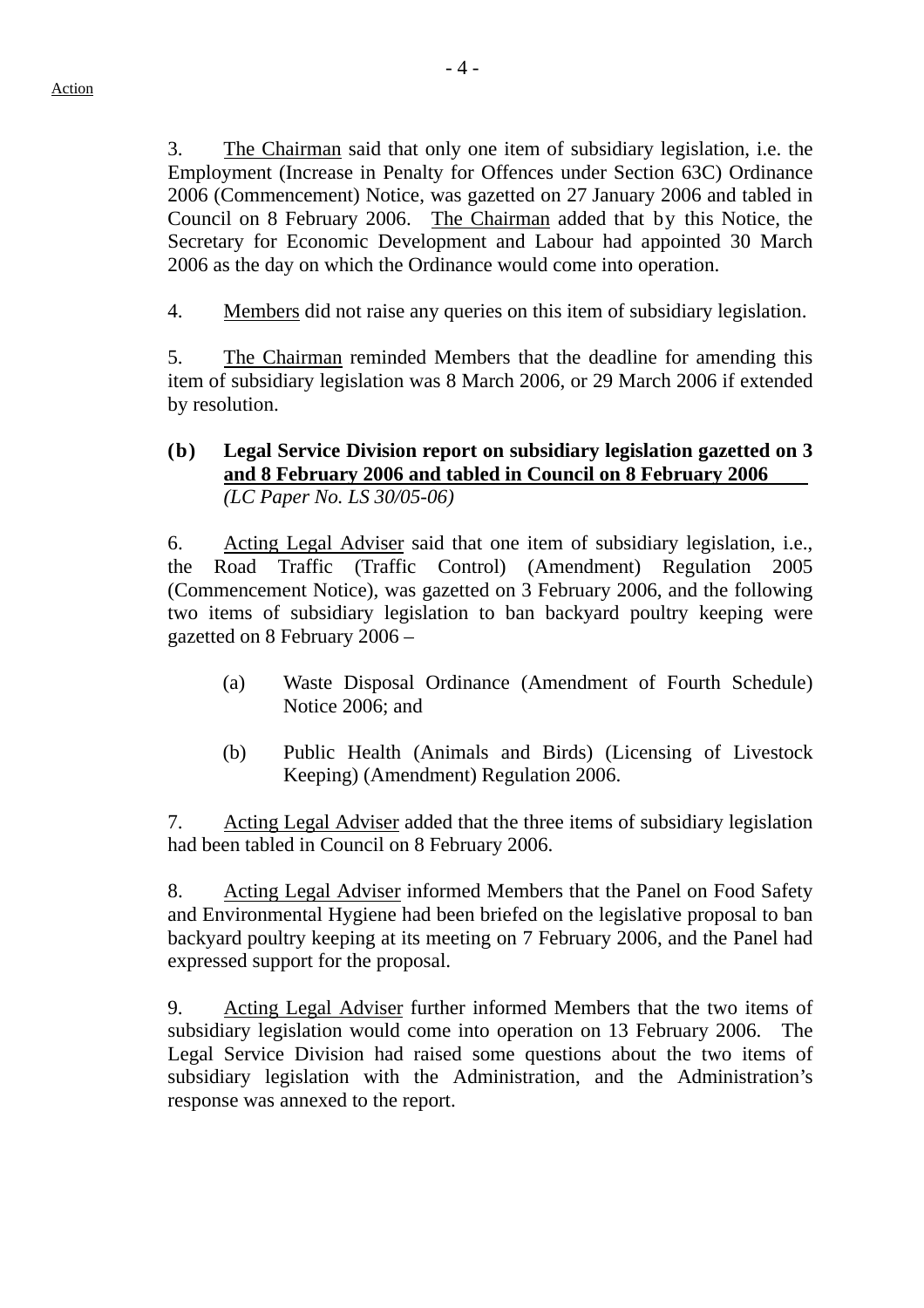10. Mr Fred LI said that the Administration had not fully answered the questions raised by the Legal Service Division. A subcommittee should be formed to examine the two items of subsidiary legislation in detail. Mr WONG Yung-kan and Ms Emily LAU expressed support.

11. The Chairman proposed that a subcommittee should be formed to study the Waste Disposal Ordinance (Amendment of Fourth Schedule) Notice 2006 and the Public Health (Animals and Birds) (Licensing of Livestock Keeping) (Amendment) Regulation 2006. Members agreed. The following Members agreed to join: Mr Fred LI, Mr CHEUNG Man-kwong, Mr WONG Yung-kan, Ms Emily LAU, Mr Andrew CHENG, Mr Tommy CHEUNG, Mr Vincent FANG, Mr Daniel LAM, Mr Alan LEONG, Mr CHEUNG Hok-ming and Mr Albert CHENG.

12. The Chairman reminded Members that the deadline for amending these three items of subsidiary legislation was 8 March 2006, or 29 March 2006 if extended by resolution.

## **IV. Business for the Council meeting on 22 February 2006**

# **(a) Questions**

*(LC Paper No. CB(3) 321/05-06)* 

13. The Chairman said that 20 written questions had been scheduled for the Council meeting, as the Financial Secretary (FS) would deliver his Budget speech.

## **(b) Bills - First Reading and moving of Second Reading**

**The Administration has advised the Clerk to the Legislative Council that the Financial Secretary intends to present to the Council at the meeting:**

- **(i) the Appropriation Bill 2006; and**
- **(ii) the estimates of expenditure for the year ending 31 March 2007**
- 14. The Chairman said that FS would deliver his Budget speech.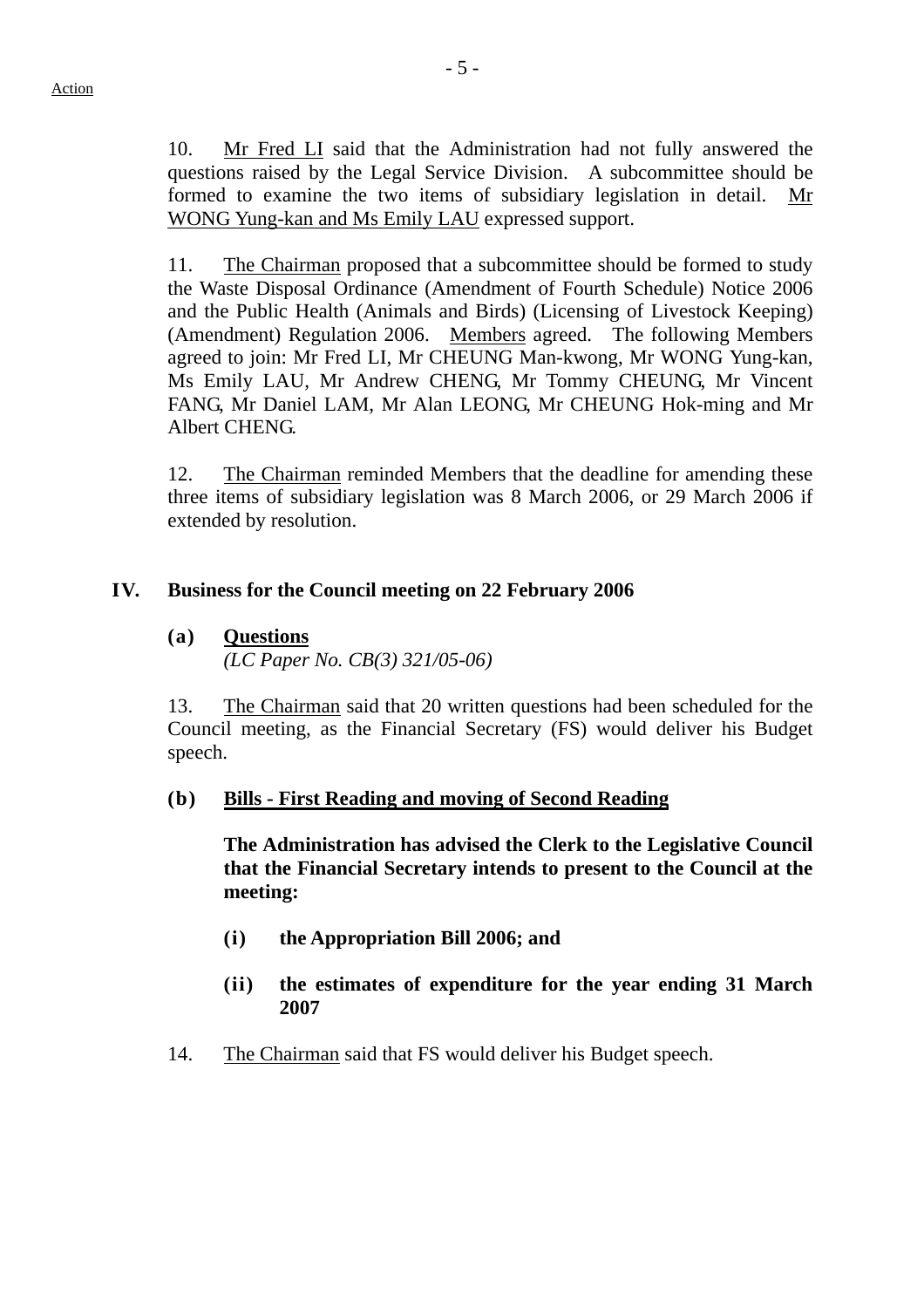#### Action

# **V. Reports of Bills Committees and subcommittees**

# **(a) Report of the Bills Committee on Revenue (Profits Tax Exemption for Offshore Funds) Bill 2005**

*(LC Paper No. CB(1) 853/05-06)* 

15. Mr James TIEN, Chairman of the Bills Committee, said that the Bills Committee supported the Bill which aimed to reinforce the status of Hong Kong as an international financial centre and enhance Hong Kong's competitiveness vis-à-vis other international financial centres. The Bills Committee also supported the Administration's proposed Committee Stage amendments (CSAs).

16. Mr TIEN further said that the exemption provisions in the Bill would apply with retrospective effect to the year of assessment of 1996-97. Some members had suggested that, instead of applying the exemption provisions with retrospective effect, the Administration should consider providing an undertaking that it would not recover outstanding or liable profits tax from offshore funds since 1 April 1996. However, in view of the strong support of the fund industry for the proposal of applying the exemption provisions with retrospective effect, the practical difficulties in recovering profits tax from offshore funds in the past, and the likely substantial costs involved for recovering potential outstanding profits tax from offshore funds, the Bills Committee had no objection to the proposal. Mr TIEN added that the Bills Committee supported the resumption of the Second Reading debate on the Bill on 1 March 2006.

17. Mr SIN Chung-kai said that although Members belonging to the Democratic Party did not object to the Bill, they had strong reservations about applying the exemption provisions with retrospective effect.

18. The Chairman said that the deadline for giving notice of CSAs, if any, was Monday, 20 February 2006.

**(b) Report on working poverty by the Subcommittee to Study the Subject of Combating Poverty** 

*(LC Paper No. CB(2) 1002/05-06)* 

19. Mr Frederick FUNG, Chairman of the Subcommittee, said that the Subcommittee had conducted an in-depth study of working poverty and a report was provided for Members' consideration. Mr FUNG further said that the Subcommittee had studied a large amount of reference materials and received views from deputations before compiling the report.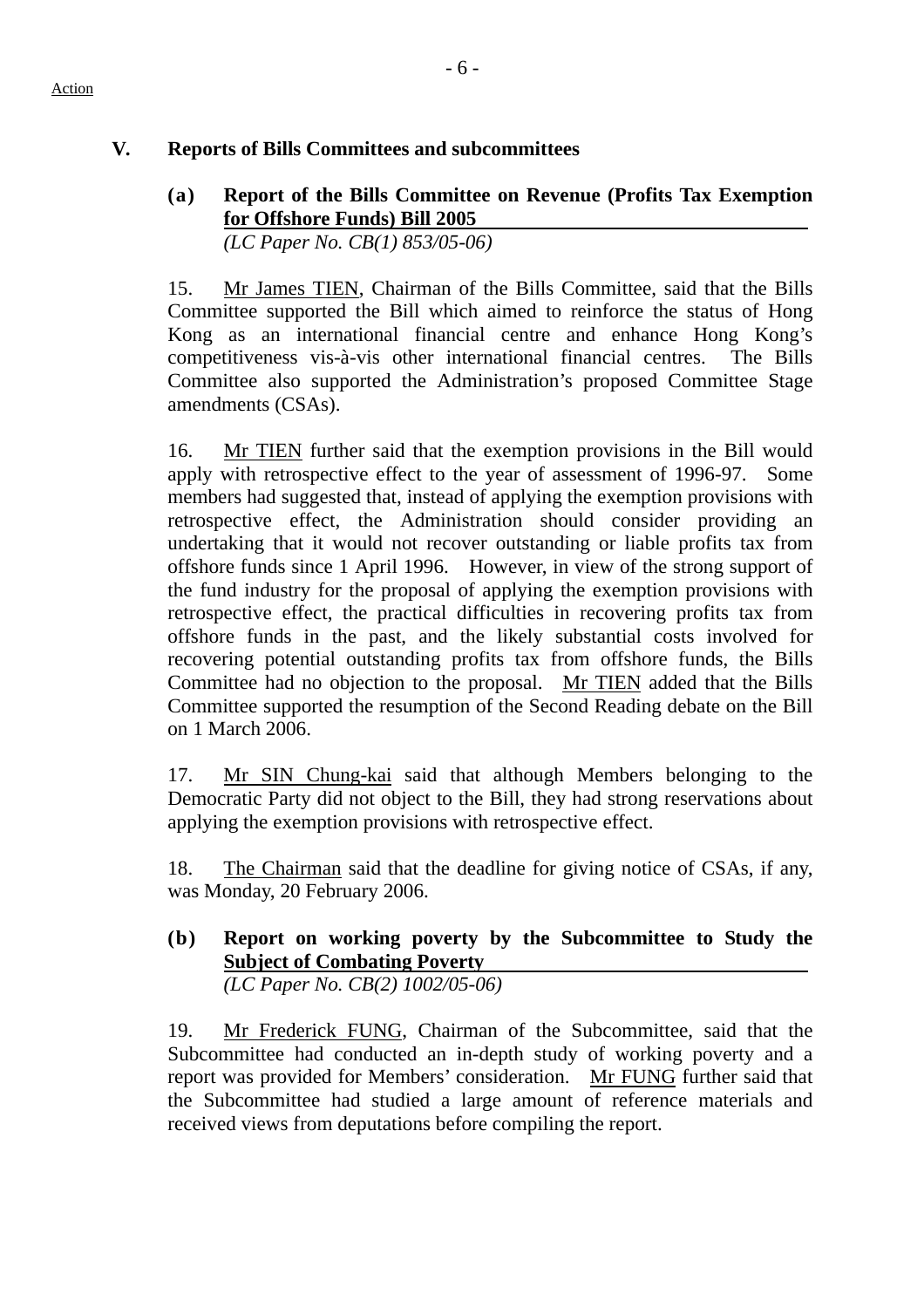20. Mr FUNG drew Members' attention to the strategies and recommendations to alleviate working poverty and the summary of recommendations in Chapters 5 and 6 of the report. Mr FUNG pointed out that the Subcommittee comprised members from various political parties and groupings, and they had reached consensus on most of the recommendations.

21. Mr FUNG further said that he had given notice to move a motion on the Report for debate at the Council meeting on 15 February 2006. Mr Frederick FUNG added that the Subcommittee would invite the Commission on Poverty to a meeting to discuss the report.

22. Dr Fernando CHEUNG said that a delegation of the Subcommittee had visited the United Kingdom (UK) and Ireland to study the anti-poverty strategies of these two countries. The delegation was impressed by their political determination, long-term commitment and clear objectives in tackling the problem of poverty. Dr CHEUNG further said that the Subcommittee's report on working poverty and duty visit report contained concrete recommendations and useful materials on alleviating poverty. The House Committee should forward both reports to the Commission on Poverty for reference.

23. The Chairman said that the two reports would be forwarded formally to FS who was the Chairman of the Commission on Poverty.

**(c) Report of the Subcommittee to Study the Subject of Combating Poverty on its duty visit to study the anti-poverty strategy and measures in the United Kingdom and Ireland**  *(LC Paper No. CB(2) 1001/05-06)* 

24. Mr Frederick FUNG, Chairman of the Subcommittee and leader of the delegation, said that a delegation of the Subcommittee visited UK and Ireland from 19 to 23 September 2005 to study the formulation and implementation of anti-poverty strategy and measures in these two countries. The delegation found the visit very useful, and the main findings and observations of the delegation were detailed in the report for Members' reference.

# **VI. Position on Bills Committees and subcommittees**

*(LC Paper No. CB(2) 1046/05-06)* 

25. The Chairman said that there were 11 Bills Committees and six subcommittees under House Committee in action.